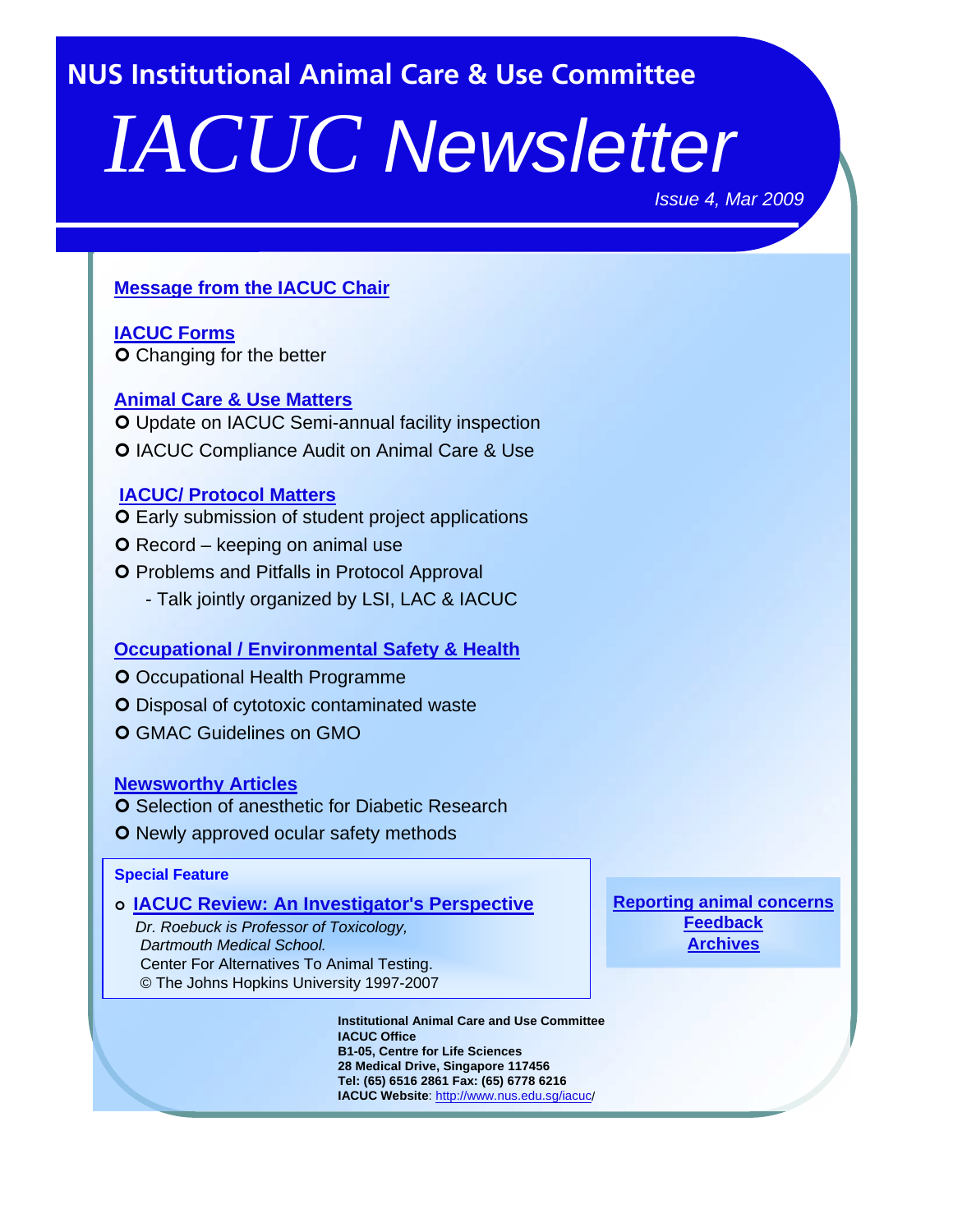# <span id="page-1-0"></span>**Message from the IACUC Chair**

I know IACUC can be a pain-in-the-neck to PIs with the requirement for the seemingly endless filling of forms and clarifications. We appreciate your sentiments including possibly those expressed in the article by Prof Roebuck of Johns Hopkins University, which we have reprinted in this issue of IACUC Enews (see Special Features). I see IACUC's role as balancing these sentiments and interests of PIs with the regulatory requirements of AVA, the demands of animal rights activist organizations, and the gold standards of animal care and use established by the Association for Assessment and Accreditation of Laboratory Animal Care (AAALAC) International. We strive to achieve a good balance while going for excellence in animal care and use.

Our practice and our application forms are constantly evolving. While we cannot reduce the information content of the form, which is necessary for IACUC review, we can simplify it and make it more user-friendly. We are also working on an on-line application system to streamline the application and reviewing process to facilitate and speed up the process. We also attempt to harmonise practices with those of LAC, IBC/OSHE and IRB.

If you have any difficulties with our forms or any other grievances, please come to our office and our office staff will walk you through the difficulties / issues. If they cannot resolve them, they will bring them up for IACUC attention. We welcome feedback of any kind so that we can constantly review our practice to achieve a golden balance between the best practice in animal care and use and your interests in advancing science and getting research done without undue impediments.

You will be regularly updated on our evolving practice through a number of channels. These are (a) direct revision of form, (b) website updates, (c) newsletter, (d) circular through the HoD and (d) quarterly meetings / dialogue with PIs. The first of the last item will take place on 2 March 09 through the auspices of the Life Sciences Institute (see Special Features).

Lastly, on behalf of the IACUC and office staff, let me thank you for your continued understanding, cooperation and support. IACUC has come a long way since its formation about 4 years ago. Let us work together to build a culture of respect for animal ethics and biosafety while pursuing excellence in science.

#### **Emeritus Professor Lam Toong Jin**  Chair, IACUC

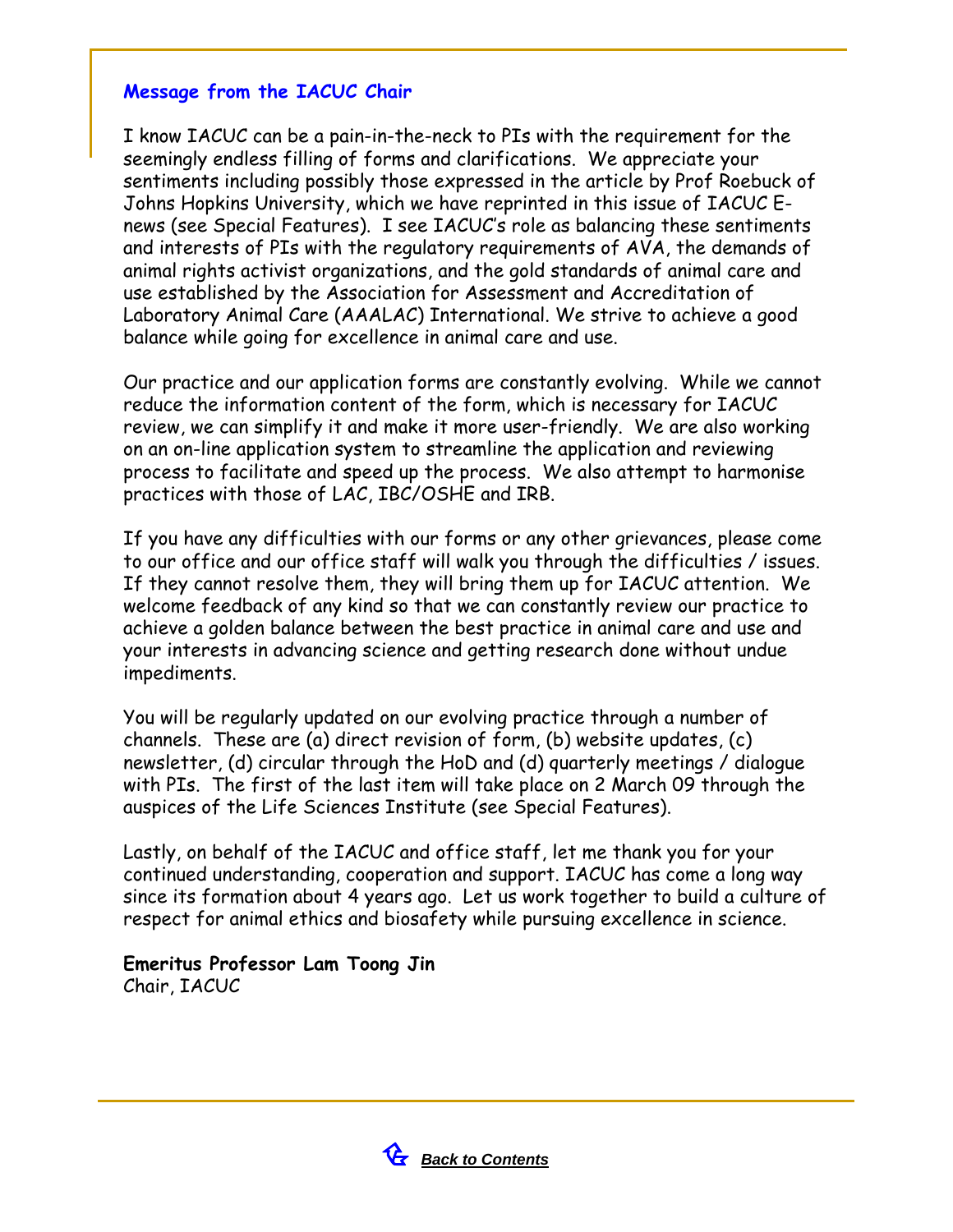# <span id="page-2-0"></span>**IACUC Forms**

# **Changing for the better – IACUC form revision**

Do not be put off by the number of pages. If you would just read through the form, you would find that it actually asks specific and direct questions to guide you to provide the information required by IACUC.

We try to make the form user friendly and easily understood. If you feel otherwise, please tell us your difficulty in understanding or completing the form. We are prepared to revise it for added clarity. Below are 2 examples explaining the rationale for the form revision. You will be regularly updated on revisions made.

#### **1. Editing your answers**

One difficulty in filling the form is editing of the text. For example, when you try to block some words or a sentence using the cursor for deletion, the whole text after the position of the cursor will be blocked. Deletion will have to be done letter by letter. This is because the form is protected to enable form filling.

The problem was brought to our attention by several PIs and we have now unprotected several sections of the form to allow for free editing. You can now use all the MS-Word editing tools to edit the text you have typed in the form.

#### **2. Procedure B form**

Procedure B form is for you to describe the non-surgical procedure you propose to perform on animals, and if the procedure causes pain and distress to the animals, what you intend to do to minimize the pain and distress.

Very often, PIs who administer substances (drug, cells infectious agents, etc) to animals indicated that the procedure would not cause more than momentary pain and distress, because the substances were administered by simple injection using needles and syringes. What these PIs forget to describe was the pain and distress that might be caused post administration, such as effect of the drugs, tumor formation, infection, etc. Much time was spent on clarifying with the PIs and for requesting these details during the protocol review process.

To help PI better understand the issues and provide the required information, the Procedure B form was revised to break down the original few questions into several simple, direct yes-or-no type of questions.

**We have value-added to the IACUC forms, with guiding questions to better facilitate form completion.**



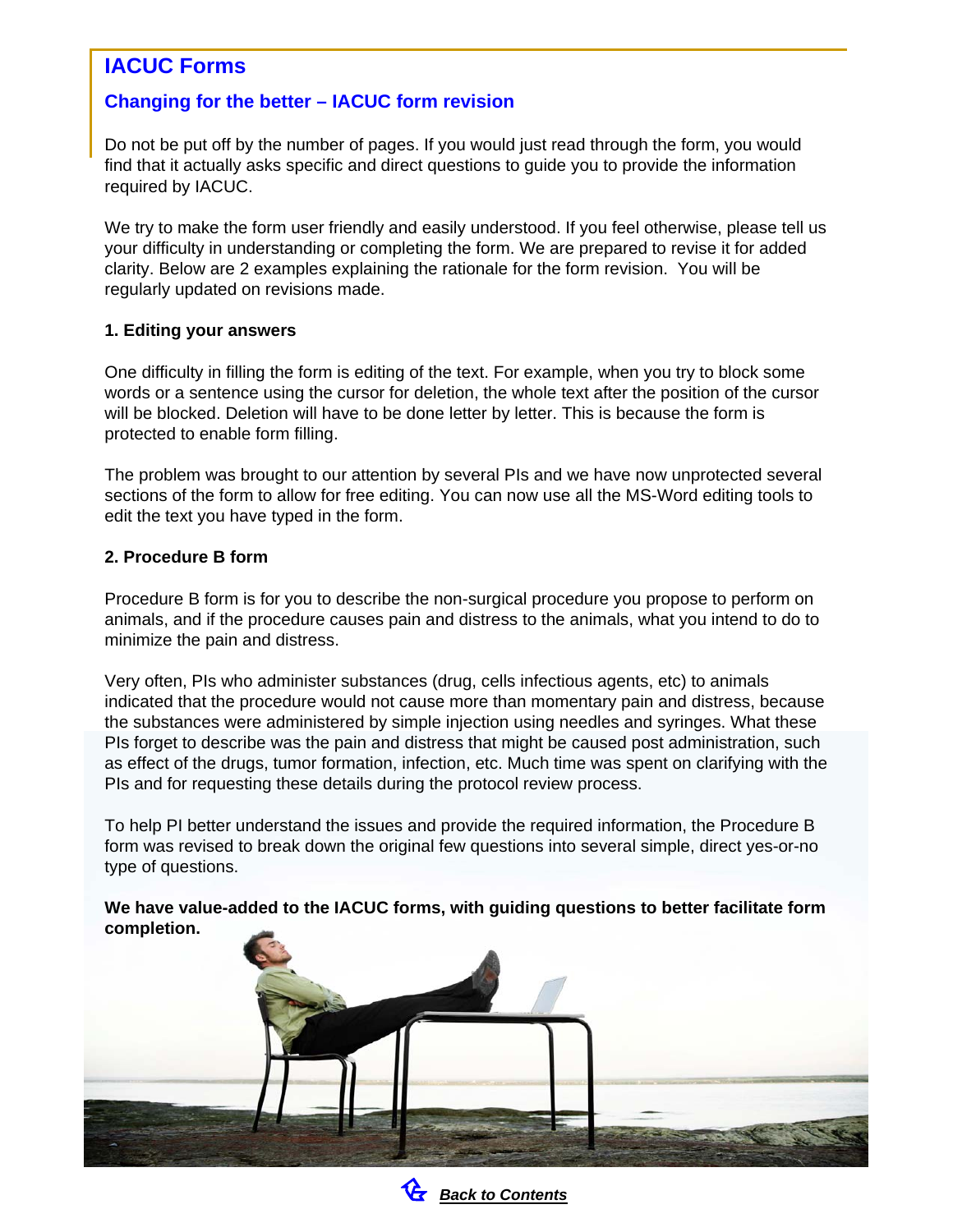# <span id="page-3-0"></span>**Animal Care And Use Matters**

# **Update on the 2nd Semi-annual Facility Inspection (2008)**

The IACUC has just conducted its 2nd Semi-annual Facility Inspection for the year 2008. This visit serves as a follow up inspection as well as to identify deficiencies and areas of improvements in the animal care and use facilities.

Below are areas where deficiencies are commonly reported during IACUC Inspections in the animal housing and research facilities. Please evaluate your facility in preparation for the IACUC Semi-annual Facility Inspection 2009.

| SOP, records<br>and<br>recordkeeping            | Animal and fish movement, clinical records such as treatment and<br>euthanasia should be properly recorded and documented.<br>Updated SOPs should be readily available and record keeping should<br>be maintained.                            |
|-------------------------------------------------|-----------------------------------------------------------------------------------------------------------------------------------------------------------------------------------------------------------------------------------------------|
| Feed and drug<br>label                          | Feed containers should be labeled with milling, opened and expiry<br>dates. Drugs and other biologics should be labeled with name,<br>concentration, shelf-life, manufacture and expiry dates.                                                |
| Animal/Fish<br>identification                   | The cage/racks/tank cards should contain required information such as<br>animal/fish species/strain, number, PI's name, protocol number, when<br>applicable.                                                                                  |
| Facility<br>maintenance<br>and house<br>keeping | This includes frequency of bedding change, cleanliness $\&$ sanitation,<br>waste & carcass disposal and pest control. These should be properly<br>reflected in the SOP.                                                                       |
| Storage                                         | There must be proper storage of food and bedding, supplies, drugs $\&$<br>biologics, waste material, carcass and hazardous agents.                                                                                                            |
| Behavioral<br>enrichment                        | This should be appropriately available to all animals unless omission is<br>justified and approved in the research protocol.                                                                                                                  |
| Observation<br>of all animals                   | This must occur on a daily basis, including weekends and holidays<br>with provision for accessible contact information, monitoring of<br>backup systems and veterinary care. Daily observation should be<br>properly recorded and documented. |
| Relative<br>Humidity (RH)                       | Relative humidity should be controlled. The acceptable range of<br>relative humidity is 30 to 70%.                                                                                                                                            |
| General safety                                  | The following should be in place: hazard signs, sharps disposal,<br>biohazard/cytotoxic bins, secured gas cylinders, scavenging of<br>anaesthetic gases, drug control and expiration dates.                                                   |

Contact person for further details:

#### **Cheryl Inguito DALUDADO DVM [@ dprdci@nus.edu.sg](mailto:dprdci@nus.edu.sg)**

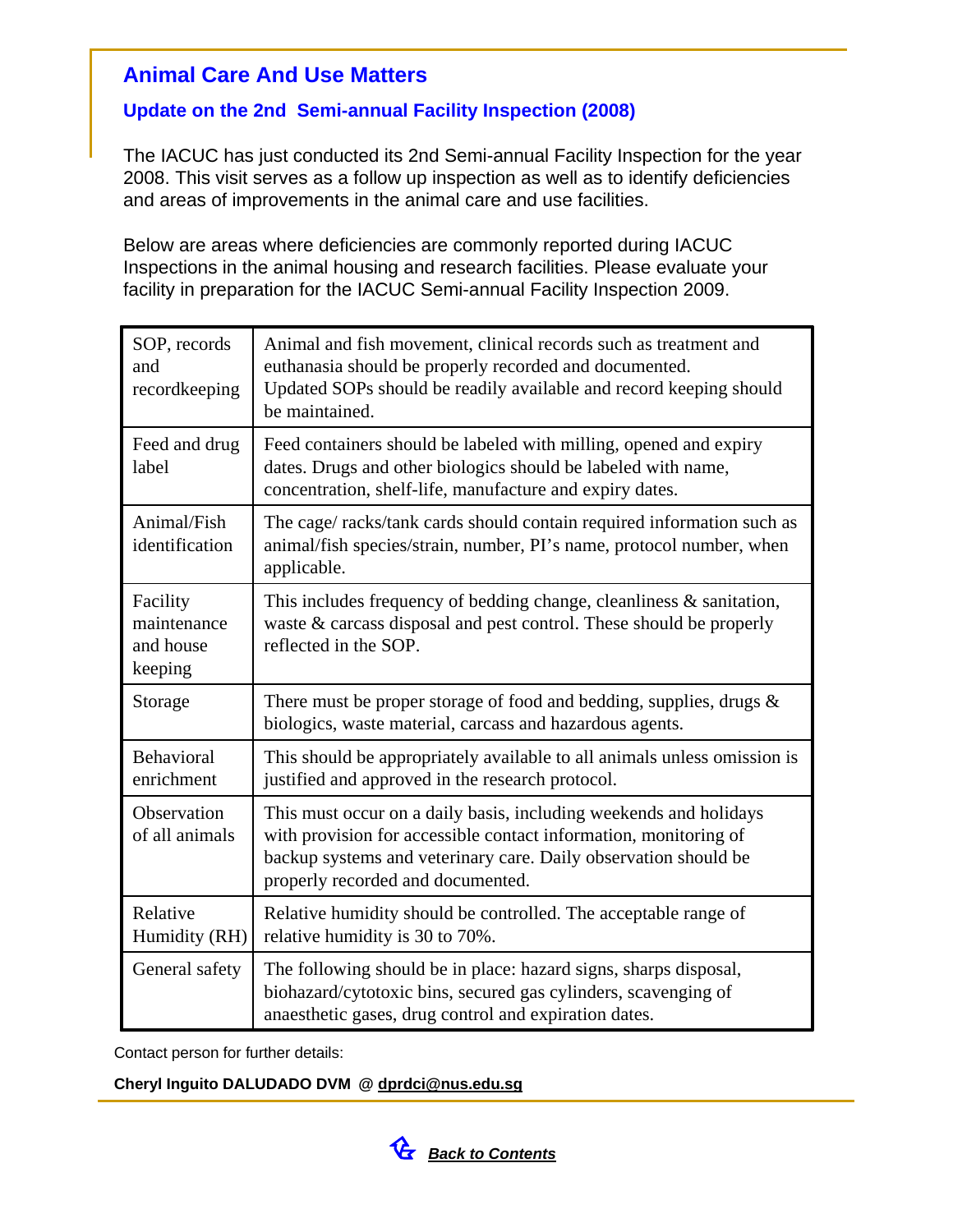# **IACUC Compliance Audit on Animal Care & Use - Avoid These Common Protocol Compliance Pitfalls**

Here are a few of the findings noted in investigator laboratories during the latest round of IACUC Compliance Audit on Animal Care and Use. Please review these findings to ensure that these would not be observed in your lab.

**When performing survival procedures, aseptic techniques must be used.** The IACUC guideline on ["Aseptic Surgical Techniques](http://www.nus.edu.sg/iacuc/files/Aseptic Surgical Techniques.pdf)" can provide further details on appropriate techniques. The Laboratory Animal Centre (LAC) also provides refresher training (by request) in surgical procedures to investigators and lab staff. For more information regarding training please contac[t ahusec@nus.edu.sg](mailto:ahusec@nus.edu.sg).

**It is important to keep adequate records on animal use and care.** Survival surgical procedures must have a concurrently-recorded log detailing anesthesia data, intra-operative monitoring, and post-procedural care. Forms can be obtained from LAC. Updated records on regular health monitoring, breeding, experimental treatments and monitoring of criteria for humane endpoint should also be kept and be made available upon request.

**Changes in the protocol should have prior approval from IACUC.** Whether it be a modification of an approved procedure, addition of a new procedure, new drugs or cells to be administered, additional endpoints, new housing and animal use location, additional animals or change in animal species, etc., submission of a pro[tocol amendment f](http://www.nus.edu.sg/iacuc/pages/amend_approved_protocol_app.html)or IACUC review and approval should be done first.

**Movement of animals should be according to the approved protocol.** Animal movement is restricted to minimize the spread of any adventitious pathogen. If you urgently need to move your animals, please ensure that it will be coordinated with the LAC staff.

**New personnel should be added to the protocol by submitting an amendment.** They should have undergone the [Responsible Care and Use of Laboratory Animal \(RCULA\)](http://www.nus.edu.sg/iacuc/animal_use_lac_training_course.shtml)  [course](http://www.nus.edu.sg/iacuc/animal_use_lac_training_course.shtml) and the relevant species-specific hands-on training. Enrollment in the [NUS](https://wws.nus.edu.sg/osh/programme/ohp/animalprog.pdf)  [Occupational Health Programme for Personnel with Laboratory Animal Contact i](https://wws.nus.edu.sg/osh/programme/ohp/animalprog.pdf)s now also compulsory. A personal reference number will be issued by the occupational health physician after the screening. Please indicate this number in the IACUC form.

**All investigators should be familiar with the approved procedures.** For quick reference, a copy of the IACUC watermarked approved protocol should be conveniently available to all team members. A hard copy is preferred although a soft copy stored in the lab computer is acceptable as long as team members have access to it.

**All drugs must be clearly labeled with the name and date of expiration.** If drugs are diluted, the secondary container must be labeled with not only name and expiration dates but also the diluent and the date of preparation. Solutions should not be used when a precipitate has been formed.

Contact person for further details:

**Mark Vinson VALLARTA DVM CPIA @ [vallarta@nus.edu.sg](mailto:vallarta@nus.edu.sg)**

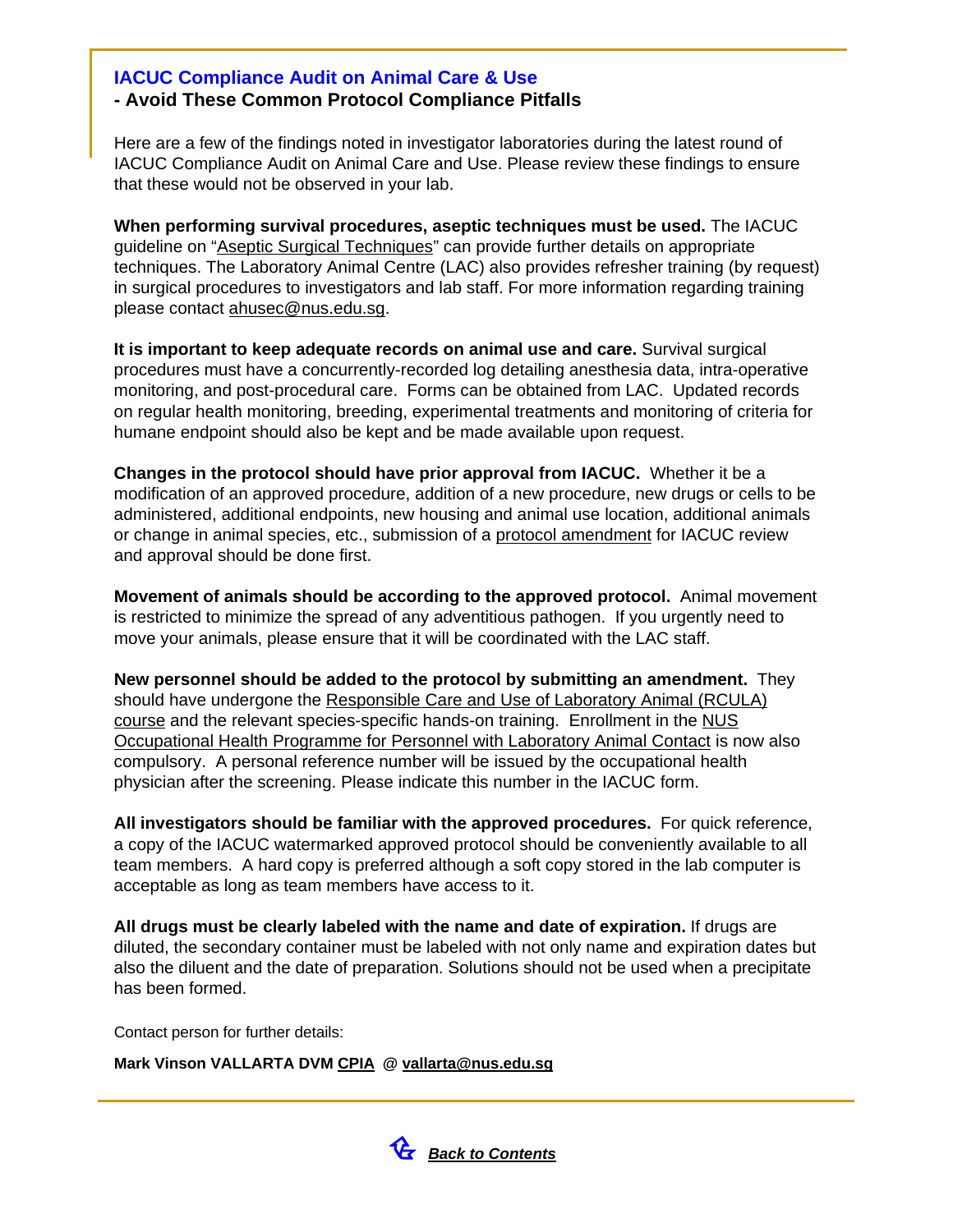# <span id="page-5-0"></span>**IACUC/ Protocol Matters**



#### **Early submission of student project protocols to IACUC**

It has come to our attention that Honours students have limited time for completing their projects and would therefore require approval of their project protocols by IACUC as soon as possible.

In view of this, PIs intending to offer Honours projects to students are advised to submit the project protocols to IACUC for early processing (e.g. preferably in May or even earlier for projects starting in August), even though the students have not been identified yet.

When the students are eventually identified, the protocols would have already been reviewed. All that is required then is for PIs to complete the student information in the form for IACUC approval.

Please ensure that the students have already received RCULA training and are enrolled in the Occupational Health Programme before starting on the project. These are prerequisites for IACUC approval.



*[Please refer to IACUC circular dated 21 January 2009](http://www.nus.edu.sg/iacuc/pages/Circular on Early submission of student project protocols to IACUC (dated 29 Jan 2009).pdf)*

# **Keeping track of animals used**



PIs should keep an updated record of the source(s), species/ type(s) and number of animals used.

IACUC and LAC offices have received PI enquiries relating to information on animal numbers, especially when PIs are due to submit the Annual Protocol Review (APR) forms. This should not have been necessary if PIs keep proper records.

# **Problems and Pitfalls in Protocol Approval**

- Talk jointly organized by LSI, LAC & IACUC

LSI, IACUC and LAC jointly organized a talk on "Problems and Pitfalls in Protocol Approval" on 2 March 2009. Speakers included Emeritus Prof Lam Toong Jin (Chairman, NUS-IACUC) and Dr Patrick Sharp (Director, Laboratory Animal Centre).

This talk addressed PI's concern on the use of animals for research work and also provided an opportunity for all working on animals to interact with IACUC and LAC colleagues.

LSI, IACUC and LAC plan to organize more of such regular dialogue sessions with the PIs.

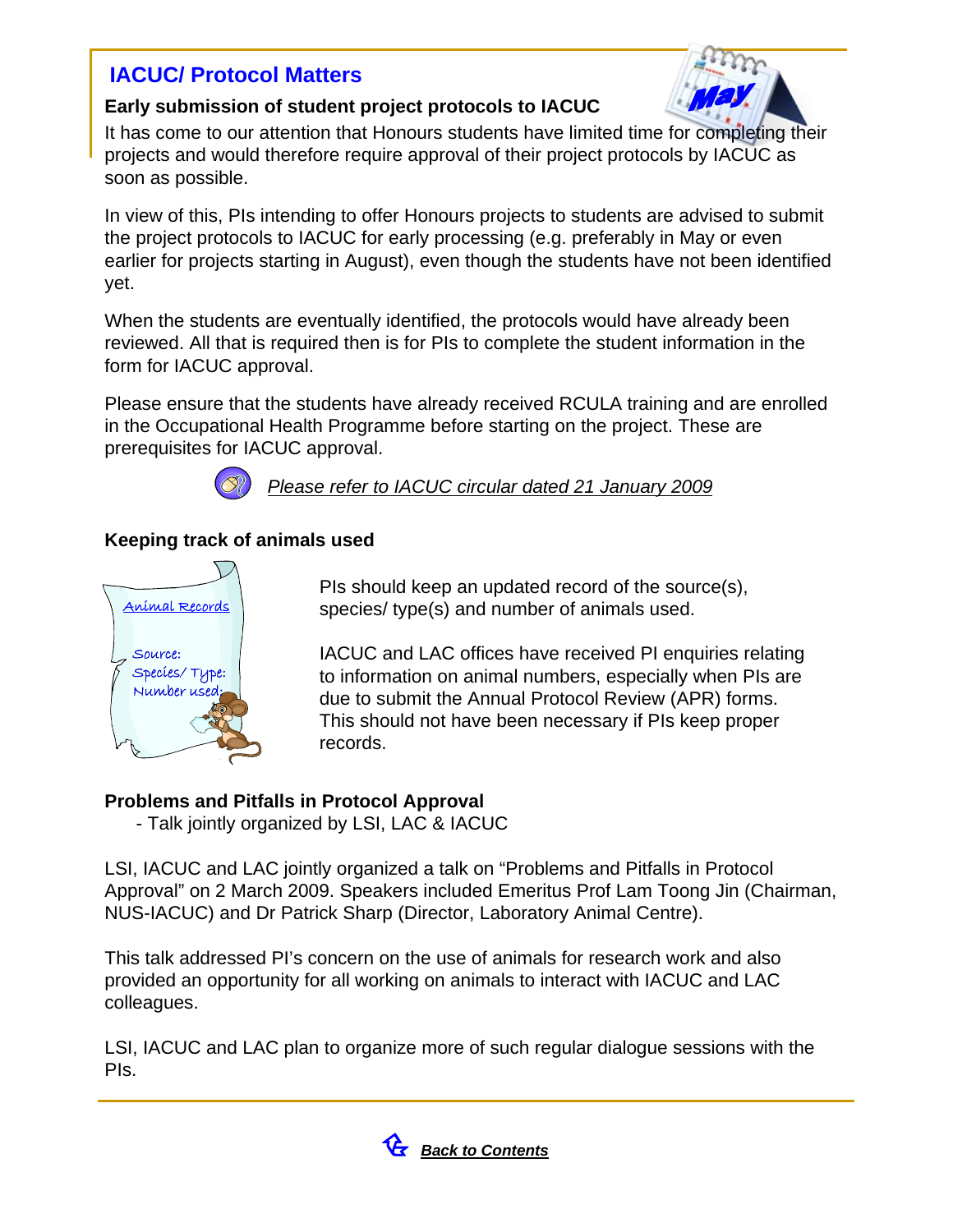# <span id="page-6-0"></span>**Occupational /Environmental Safety & Health**

# **Occupational Health Programme for Personnel with Laboratory Animal Contact**

OSHE, together with LAC and IACUC, has developed a new health surveillance programme for all personnel who come in contact with animals, including students, staff and external collaborators.

The purpose of this medical health surveillance programme is to safeguard the health of all personnel working with animals. This allows NUS to keep a record of the current health status of the personnel.

This health surveillance programme requires the staff to submit a medical questionnaire **directly** to the Occupational Health Nurse (OSHE) for evaluation.

In the event where additional information or medical tests are required, the applicants would be contacted by the Nurse.

Please note that all procedures are **FOC.**

Upon clearance by the Occupational Health Physician, a medical contact card will be issued to the applicant. This card is to be kept in your possession at all times. The card serves as an important source of information in case of emergency.

PI is to quote the unique serial number of the cards issued to personnel in all protocol applications / amendments.

Researchers are advised to enroll early in the OH programme to avoid unnecessary delay in IACUC approval since the average medical evaluation takes about 2 weeks.

#### Medical Confidentiality for all Occupational Health Programme Applications

There have been instances where PI has inadvertently forwarded the medical records of his / her staff to IACUC.

Please note that all OH programme application forms must be sent by the applicant in a sealed envelope, addressed to OSHE and attention to the Occupational Health Doctor.

Contact person for further details: **[Song @ oshsks@nus.edu.sg](mailto:oshsks@nus.edu.sg)**

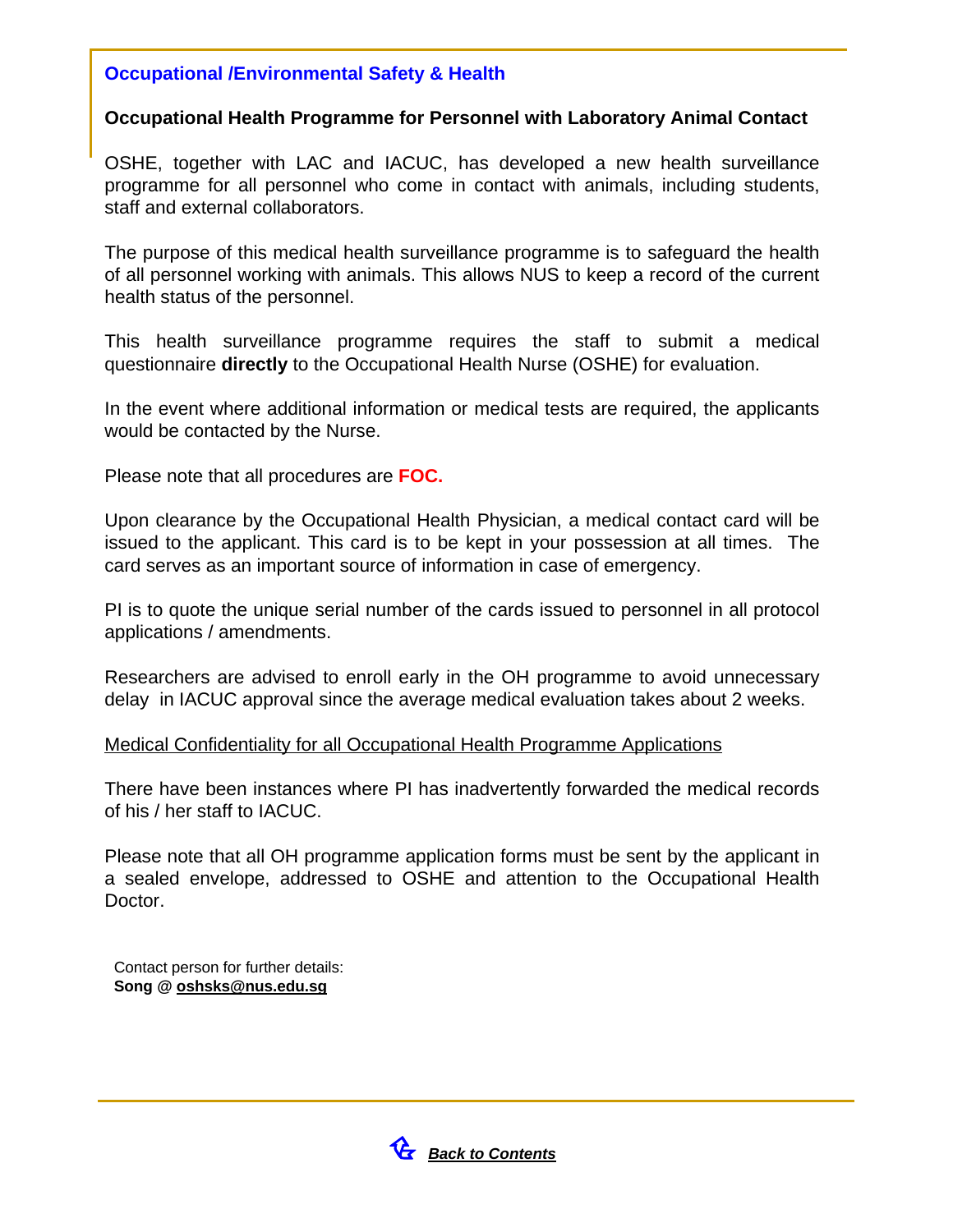# **Occupational /Environmental Safety & Health**

# **Use Cytotoxic bag (Purple colored) for disposal of cytotoxic contaminated waste**

It is the NUS and national regulatory requirement that cytotoxic wastes be stored in purple bags before disposal by licensed contractor.

OSHE has worked with our NUS Laboratory Supply Store at NUMI, to bring in the purple colored cytotoxic bags for sale to our NUS researchers.

You may find out more in the following OSHE site:

#### [https://share.nus.edu.sg/osh/OSHE%20Alert/012009.pdf](https://share.nus.edu.sg/osh/OSHE Alert/012009.pdf)

# **Biosafety guidelines for research, release and importation of genetically modified organisms (GMOs)**

The Genetic Modification Advisory Committee of Singapore (GMAC) has developed two sets of biosafety guidelines for research and commercial releases of GMOs:

• The Singapore Biosafety Guidelines for Research on GMOs (the "GMAC Research Guidelines")

• The Singapore Biosafety Guidelines on the Release of Agriculture-Related GMOs (the "GMAC Release Guidelines")

You may find the Multi-Agency Joint circular on Biosafety Guidelines for Research, Release and Importation of Genetically Modified Organisms in the following link:

[http://www.gmac.gov.sg/pdf/Multi-](http://www.gmac.gov.sg/pdf/Multi-Agency Circular on Biosafety Guidelines for GMOs_FINAL_7 Nov 2008.pdf)

[Agency%20Circular%20on%20Biosafety%20Guidelines%20for%20GMOs\\_FINAL\\_7%](http://www.gmac.gov.sg/pdf/Multi-Agency Circular on Biosafety Guidelines for GMOs_FINAL_7 Nov 2008.pdf)  [20Nov%202008.pdf](http://www.gmac.gov.sg/pdf/Multi-Agency Circular on Biosafety Guidelines for GMOs_FINAL_7 Nov 2008.pdf)

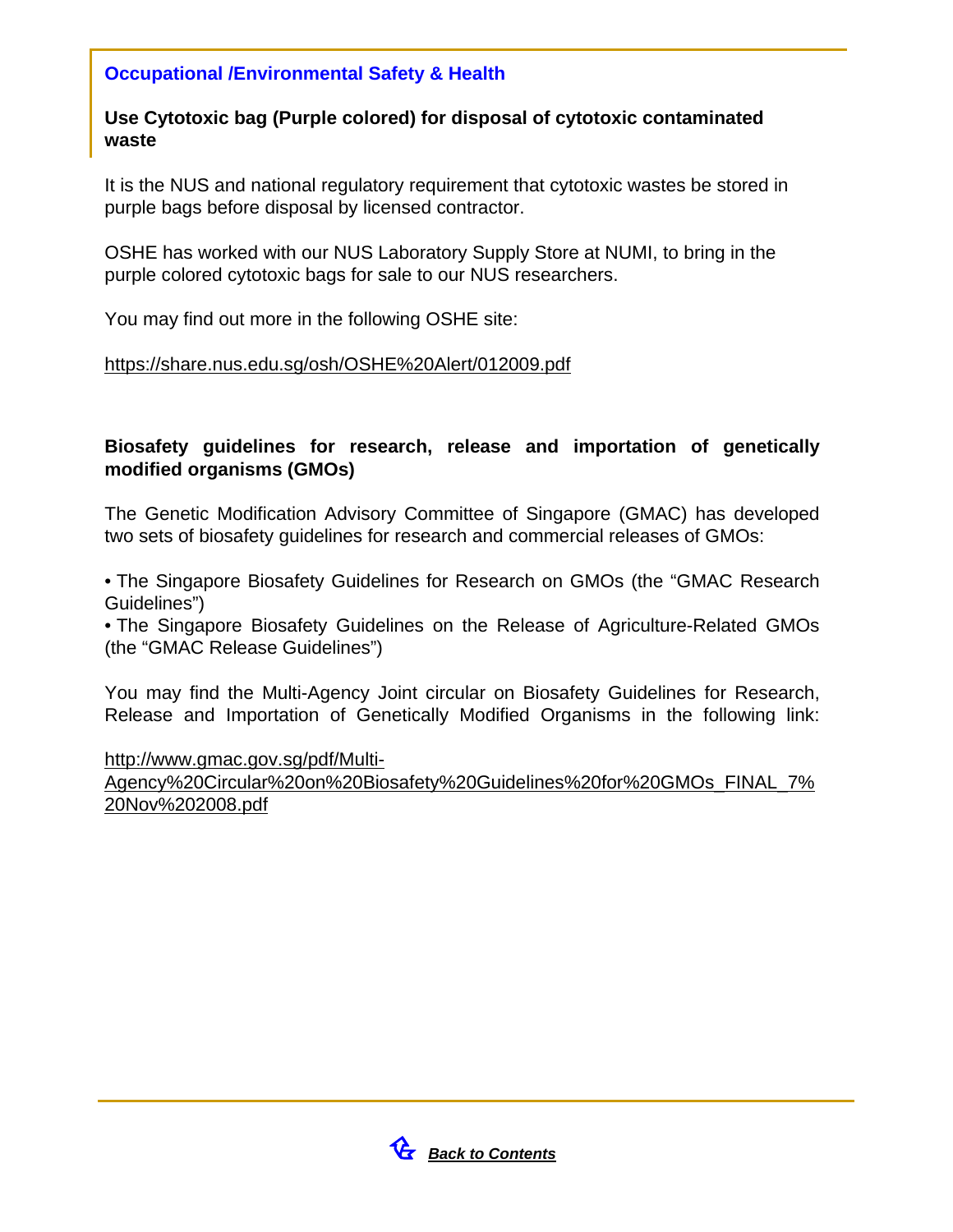# <span id="page-8-0"></span>**Special Features**

#### **CAAT Newsletter: Vol. 13, No. 2, Winter 1996 IACUC Review: An Investigator's Perspective** *By Bill D. Roebuck, Ph.D.*

# *"Well, I'll be damned! They don't know anything about what I'm doing!"*

More than once I have had this reaction to the questioning and criticisms of my own Institutional Animal Care and Use Committee (IACUC). Over several years, I have heard variations upon this reaction from many of my associates. Why does this reaction occur? Need it be this way? How could the communication between the IACUC and the investigators submitting the protocols be improved?

#### **Why Does this Reaction Occur?**

I believe that there are two basic reasons for the reaction expressed above. First, the IACUC review process represents something else to do--another form in an endless series of forms that cross our desks. Second, I think that many of us look upon this review as an insult--questioning us from afar or perhaps "big brother" looking over our shoulder.

While the first issue may be irritating, it is rather minor. What tends to make it more important is that the timing may not be particularly good with deadlines for grants, teaching, and meetings. Additionally, the time it takes from submission of a protocol to revising that protocol may be upwards to a month or more. This tends to draw the whole process out. Nonetheless, I believe it is a minor irritation.

I believe that most of the negative reaction to IACUC review results from the investigator's perception of the review as an insult. "A committee is questioning my ideas and methods!" Perhaps the idea of review by a committee, some or most of whom are unknown to the investigator, is more upsetting than if the reviewer were a knowledgeable and respected associate suggesting that the investigator do an experiment differently. Adding to the insult is the almost certain knowledge that the investigator knows far more about the grant or project than anyone on the IACUC.

#### **Need it Be this Way?**

Clearly, the answer is no! The trick is to get the investigator to view the IACUC review as an opportunity- a research opportunity. IACUC review offers the investigator the opportunity to review his or her research plans, the opportunity to confront the some difficult scientific choices, and the opportunity to evaluate some new or alternative choices.

My grants and many other grant applications progress from observations and limited data sets to the generation of a new hypothesis. Next, experiments are designed to test that new hypothesis. The design of the experiments comes last. The opportunity provided by an animal protocol review is that the first item is the animal, giving the investigator the opportunity to view the project from a very different perspective. This is like looking at a building from a different angle. Instead of formulating a hypothesis and trying to adequately test it, we ask our first questions about the type and number of animals, and how they will be used and treated. Concerns and positive answers to these questions can only improve the quality of experiments. It is possible that the adequacy of the hypothesis and experiments will be questioned once again. Such a re-examination is an opportunity.

A second opportunity is the opportunity to confront and accept or reject different scientific choices. For example, the use of alternative models, new approaches or new products in the marketplace, or perhaps ways to generate higher quality data can be discovered, thus reducing the number of animals. If the justification questions posed in protocol review forms are viewed as an opportunity, they become much more interesting and ultimately more useful.

*Continued.......*

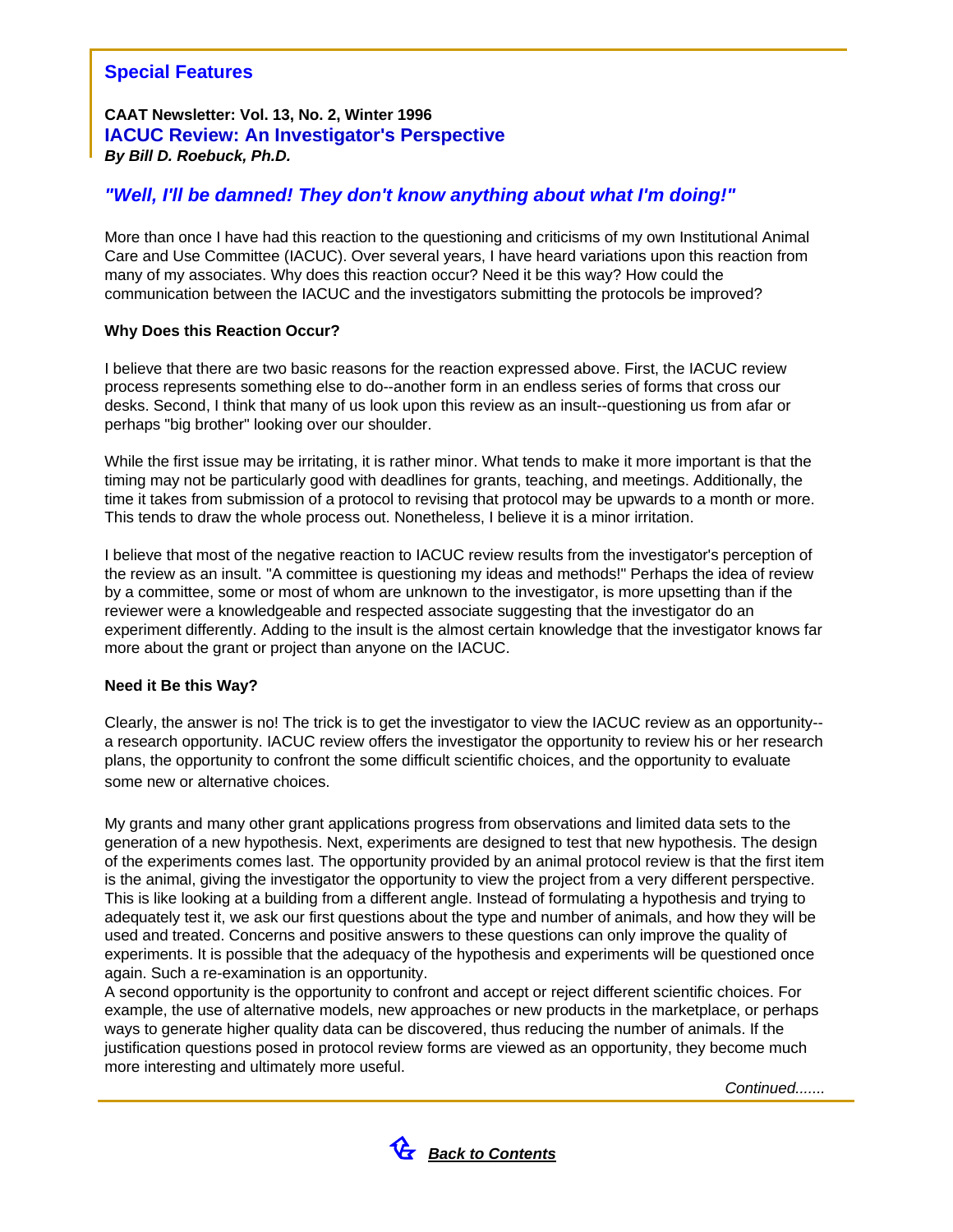#### *………Continued from previous page*

#### **How Can Communications between the IACUC and the Investigator Be Improved?**

A third opportunity is the opportunity to view (or defend) standard or usual ways of understanding a task. In grappling with this, one must always weigh these tried-and-true procedures with newer ways of generating similar data. In comparison shopping between methods and experimental approaches, some new and better approaches may arise. More often, refinements of existing approaches will develop. The key point is that opportunities to enhance the scientific value of the experiment can be found in such a review process, while meeting the institutional and societal obligations.

There are several approaches to make the process into an opportunity. I believe that the first approach should be to create a dialogue between the committee and the investigator. When completing the protocol review forms, I have often felt that I was being asked to guess the "right" answer on the form, or that little respect was being afforded to the intricacies of my research. I believe that this is largely due to the impersonal nature of committees and forms. Personal interactions among associates would be of considerable aid. Requests from the committee such as "could I come over and help you understand some aspects of the committee's problems with your protocol?" would be better than simply receiving a form letter rejecting the protocol and/or enumerating problems.

I believe that the investigator and his/her team are the best source for solutions to problems raised on IACUC forms. Trust and respect for their knowledge is critical. Committees and the veterinary staff must cultivate these relationships. One approach to this end is to invite investigators to share their ideas and knowledge with the IACUC in the form of informal seminars. Another approach would be to provide support to investigators in need. For example, statistical questions related to a number of animals and replication of experiments are common. Power tests to justify the number of animals are another common need of investigators. Cultivation of statistical services to help with these common needs would be helpful.

I raise a caution here. Intellectual engagement is the key to developing these relationships. Halfhearted efforts or simplistic approaches will not work. For example, experimental alternatives can be a problem. How one searches the literature and formulates the question in searches will determine the outcome. Usually, only the investigator can pose the critical questions in a search. Although investigators commonly undertake searches, the insight of an experienced librarian is most useful.

Finally, it is important to recognize that veterinarians have an awkward role. They work for the institution and are obligated to protect both the institution and its investigators from bad situations. A relationship of trust and respect between veterinarians and investigators is important. As with all relationships, this takes work. I believe that one of the best ways to build such relationships of trust is for the veterinary staff to serve as keepers of important knowledge of techniques and procedures involving animals. This knowledge can only be acquired by working actively with investigators, manually and intellectually.

*Bill D. Roebuck, Ph.D. Dr. Roebuck is Professor of Toxicology and Adjunct Professor of Environmental Studies, Department of Pharmacology and Toxicology Dartmouth Medical School.*

Center For Alternatives To Animal Testing. © The Johns Hopkins University 1997-2007. All rights reserved. [caat@jhsph.edu](mailto:caat@jhsph.edu)